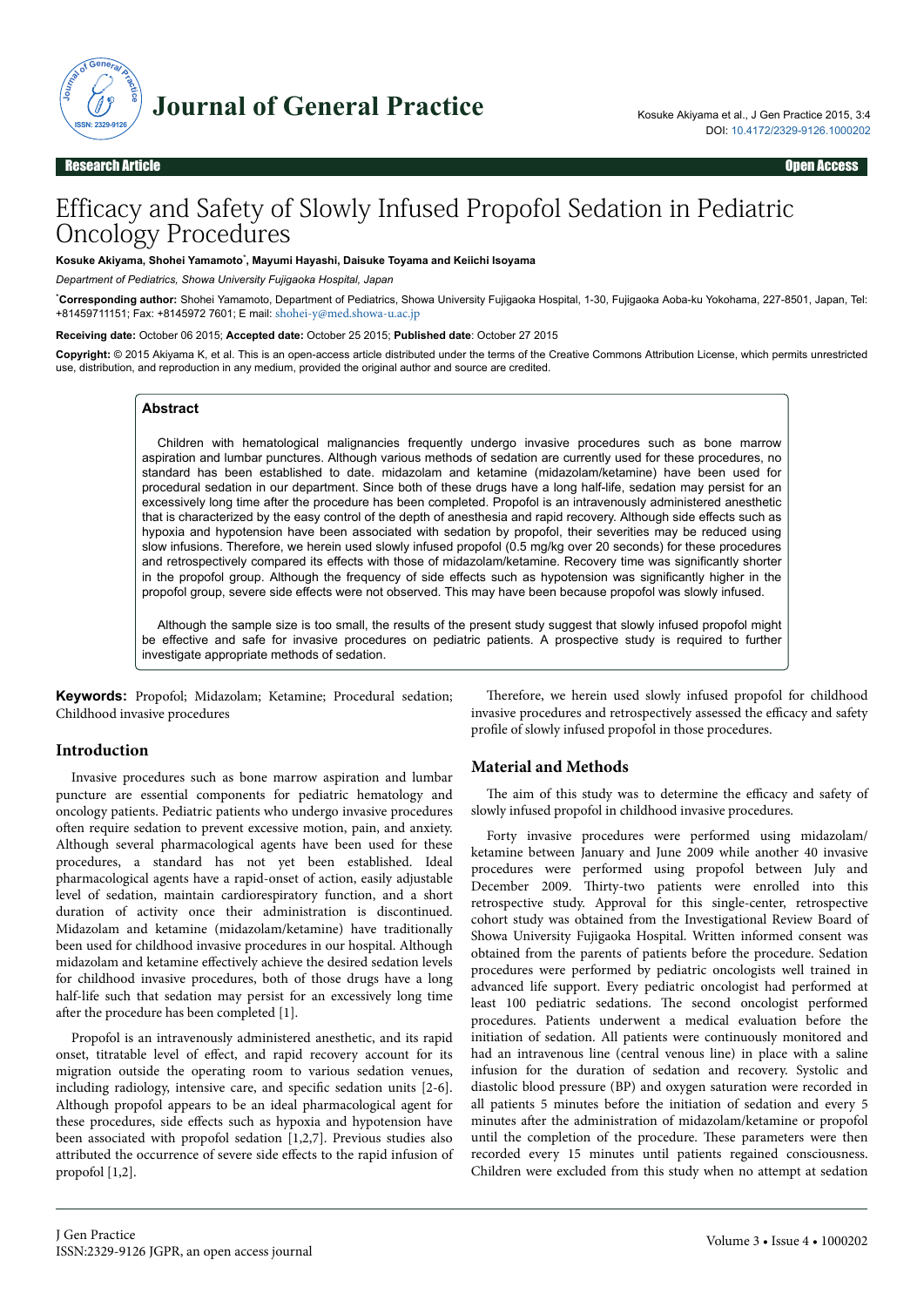was made because of acute illness or a condition that required the special skills of an anesthesiologist.

The induction time was defined as the time from the administration of the first dose of midazolam/ketamine or propofol to when the patient was unresponsive to verbal or tactile stimuli. Нe recovery time was defined as the time from the administration of the last dose of midazolam/ketamine or propofol to when the patient had spontaneous eye opening or an appropriate verbal response or crying. Нe procedure time was defined as the time from the administration of the first dose of Midazolam/ketamine or propofol to when the procedure had finished.

Information gathered included the induction and recovery times, procedure time, adverse effects (decreased BP and oxygen saturation), repeated administration of Midazolam/ketamine or propofol, and the need for therapeutic interventions. Нe lowest saturation observed during the sedation intervention was recorded, and desaturation was defined as <90%. Нe lowest systolic BP during the sedation intervention was recorded. Hypotension was defined as a decrease in systolic BP of >25 mm Hg from baseline. If baseline systolic BP appeared to be elevated as a result of anxiety or stress, hypotension was defined as systolic BP less than the fifth percentile of normal for that age [8]. Patients whose oxygen saturation was under 90% received supplemental oxygen.

Midazolam/ketamine sedation was initiated by the administration of midazolam (0.1-0.2 mg/kg intravenously) 1 minute prior to that of ketamine in order to reduce the incidence of nausea and vomiting caused by ketamine [9]. Sedation was continued with ketamine (1.0 mg/kg intravenously).

Propofol sedation was initiated by the administration of propofol (2 mg/kg) slowly intravenously (0.5 mg/kg over 20 seconds) using mechanical syringe pump until a necessary depth of sedation was achieved. Standard administration of propofol is 0.5 mg/kg over 10 seconds. In patients with peripheral intravenous catheters in place, 20 mg of lidocaine was mixed with the initial 180 mg of propofol in an attempt to decrease local pain that may occur when propofol is injected into a small vein. In both regimens, patients also received 1% lidocaine as a local anesthetic. Supplemental midazolam (0.1 mg/kg) and propofol (2 mg/kg) are commonly used to maintain the patient's lack of movement through the procedure.

Statistical analyses were performed using Prism software (Graph Pad). Data are presented as the mean ± standard deviation (SD). Significant differences between midazolam/ketamine and propofol were detected using the Student's t-test and Fisher's exact test. A P value <0.05 was considered significant.

## **Results**

Forty midazolam/ketamine and propofol sedations to facilitate childhood oncologic procedures in 32 patients between January and December 2009 were retrospectively evaluated (Table 1).

| Age (median, range) | 6 y, 5 m-16 y |
|---------------------|---------------|
| Male: Female ratio  | 22:10         |
| <b>ALL</b>          | 16            |
| AML                 | 4             |
| <b>CML</b>          |               |

| <b>MDS</b>                         | 2 |  |  |
|------------------------------------|---|--|--|
| AA                                 | 1 |  |  |
| <b>RMS</b>                         | 1 |  |  |
| others                             | 7 |  |  |
| ALL: acute lymphoblastic leukemia, |   |  |  |
| AML: acute myeloid leukemia,       |   |  |  |
| CML: chronic myeloid leukemia,     |   |  |  |
| MDS: myelodisplastic syndrome,     |   |  |  |
| AA: aplastic anemia,               |   |  |  |
| RMS: rhabdomyosarcoma              |   |  |  |

Table 1: Patient characteristics.

The most common procedures performed were bone marrow aspiration and intrathecal chemotherapy (Table 2).

|                                                                                                                 | Total | Propofol<br>group | Midazolam/Ketamine<br>group | P value |
|-----------------------------------------------------------------------------------------------------------------|-------|-------------------|-----------------------------|---------|
| <b>BMA</b>                                                                                                      | 36    | 21                | 15                          | 0.41    |
| IT                                                                                                              | 28    | 10                | 18                          | 0.19    |
| BMA+IT                                                                                                          | 7     | $\overline{2}$    | 5                           | 0.28    |
| LP                                                                                                              | 3     | $\overline{2}$    | 1                           | 0.57    |
| BMA+LP                                                                                                          | 3     | 3                 | 0                           | 0.27    |
| <b>CVC</b><br>removal                                                                                           | 3     | $\overline{2}$    | 1                           | 0.57    |
| BMA: bone marrow aspiration, IT: intrathecal chemotherapy, LP: lumbar<br>puncture, CVC: central venous catheter |       |                   |                             |         |

Table 2: Procedures perform.

The total dosages of midazolam, ketamine and propofol were 0.17 mg/kg, 1.1 mg/kg, and 5.1 mg/kg, respectively (Table 3).

| Drug                    | Propofol      | Midazolam       | Ketamine       |
|-------------------------|---------------|-----------------|----------------|
| Induction dose (mg/kg)  | $2.2 \pm 0.6$ | $0.16 \pm 0.07$ | $1.1 \pm 0.24$ |
| Additional dose (mg/kg) | $3.0 \pm 1.4$ | $0.09 \pm 0.07$ |                |
| Total dose (mg/kg)      | $5.1 \pm 1.4$ | $0.17 \pm 0.07$ | $1.1 \pm 0.24$ |
| Values are mean ± SD    |               |                 |                |

#### Table 3: Doses of each drug.

Supplemental same drugs were required by 18% (7 out of 40) of the midazolam/ketamine group and 98% (39 out of 40) of the propofol group to maintain the patient's lack of movement through the procedure. Although induction times in the propofol group were significantly longer than those in the midazolam/ketamine group, no significant differences were observed in procedure times. Recovery times in the propofol group were significantly shorter than those in the midazolam/ketamine group (Table 4).

Page 2 of 4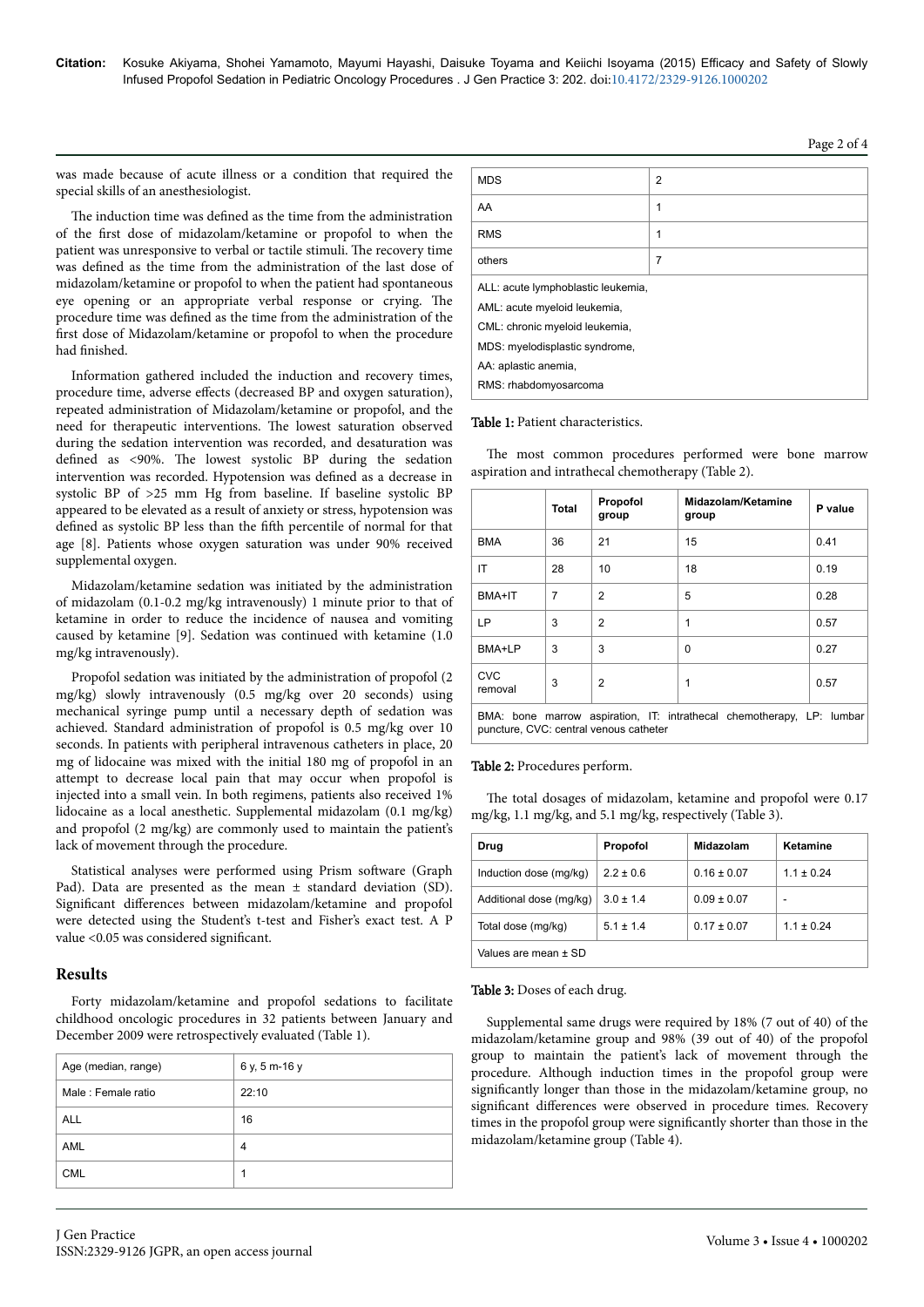|                          | Propofol group | Midazolam/<br>Ketamine group | P value |
|--------------------------|----------------|------------------------------|---------|
| Induction time (min)     | $3.8 \pm 2.4$  | $2.5 \pm 1.6$                | < 0.01  |
| Procedure time (min)     | $24 \pm 7.8$   | $22 \pm 8.2$                 | 0.465   |
| Recovery time (min)      | $60 \pm 34$    | $122 \pm 69$                 | < 0.01  |
| Values are mean $\pm$ SD |                |                              |         |

Table 4: Time intervals in Propofol versus Midazolam/Ketamine group.

The occurrence of side effects is presented in Table 5.

|                                       | Propofol group | Midazolam/<br>Ketamine group | P value |
|---------------------------------------|----------------|------------------------------|---------|
| saturation<br>Oxygen<br>< 90%         | 11/40 (28%)    | 5/40 (12.5%)                 | 0.09    |
| Drop systolic BP >25 mmHq             |                |                              |         |
| and/or systolic BP< 5th<br>percentile | 14/40 (35%)    | 4/40 (10%)                   | < 0.01  |
| Pain at injection site                |                |                              |         |

Table 5: Side effects in Propofol versus Midazolam/Ketamine Groups.

A decrease in oxygen saturation to <90% was observed in 27.5% (11 out of 40) in the propofol group and 12.5% (5 out of 40) in the midazolam/ketamine group. No significant differences were noted between these 2 groups (P=0.09). In both groups, patients with a decrease in oxygen saturation recovered spontaneously with the administration of oxygen via a mask. No mechanical ventilation was necessary. The frequency of hypotension was significantly higher in the propofol group than in midazolam/ketamine group (35% (14 out of 40) versus 10% (4 out of 40), respectively). Periods of hypotension were commonly transient and resolved without therapy. Minor side effects such as pain at the injection site were not noted in the propofol group.

## **Discussion**

Invasive procedures such as bone marrow aspiration and lumbar puncture are a necessary part of the management of childhood cancer. These procedures require sedation to prevent excessive motion, pain, and anxiety. Propofol has several characteristics such as a rapid-onset of action, easily adjustable sedation level, and short duration of activity [2,3]. However, side effects such as hypoxia and hypotension have been associated with propofol sedation [1,2,7].

In the present study, hypoxia and hypotension occurred in 27.5% and 35% of patients in the propofol group, respectively. Although the occurrence of hypoxia was consistent with previous findings by Gottschling [1] and Hertzog [2], that of hypotension was less frequent. No patients had pain at the site of injection with propofol sedation, and may have been due to the slow infusion of propofol. Gottschling et al reported that hypoxia occurred in 36% of procedures with propofol and found a clear correlation between a fast bolus application and the occurrence of desaturation [1]. Нerefore, we administered propofol slowly (0.5 mg/kg over 20 seconds) to avoid these side effects. No treatment other than the administration of oxygen via a mask was necessary for hypoxia and no intravenous fluid administration was

needed for hypotension. Нese results suggest that the severe side effects of propofol sedation might be prevented by its slow infusion.

Induction times were significantly longer in the propofol group than in the midazolam/ketamine group, and were inconsistent with previous findings [1]. Нis may have been because propofol was infused slowly. Additional propofol was needed in all cases, except for one (98%), to maintain the patient's lack of movement through the procedures because propofol has no analgesic effects. However, the procedure times were similar in both groups. Since we also infused additional propofol slowly and used 1% lodocaine as a local anesthetic in all procedures, the total dosage of propofol was less than that administered in previous studies [1,2]. Hypotension has been identified as a dosage-dependent adverse event of propofol [10,11]. These findings are consistent with our results in which the occurrence of hypotension was less frequent than that in previous studies.

The recovery time was significantly shorter in the propofol group than in the midazolam/ketamine group. Our results showed that propofol caused hypoxia and hypotension in accordance with previous findings [1-4,12,13]. Нerefore, it is essential that propofol be administered by pediatric oncologists who are well trained in advanced life support or anesthetists. Propofol should only be administered in an environment in which appropriate monitoring and resuscitation equipment are available. These side effects must also be considered in patients with cardiovascular instabilities, such as patients with preexisting hypotension or hypovolemia.

# **Conclusion**

Propofol effectively achieved the desired sedation levels for invasive procedures without severe side effects. Although the sample size is too small, propofol anesthesia might be safe for use in these procedures in an environment in which appropriate monitoring and resuscitation equipment are available. Slowly infused propofol may be useful for preventing severe side effects and the administration of a high dosage. A significant difference was observed in the recovery time. Under the proper conditions, propofol anesthesia delivered by experienced pediatric intensivists or anesthetists represents a reasonable option to facilitate invasive procedures in paediatric oncology patients.

# **References**

- 1. [Gottschling S, Meyer S, Krenn T, Reinhard H, Lothschuetz D, et al. \(2005\)](http://www.ncbi.nlm.nih.gov/pubmed/16189439) [Propofol versus midazolam/ketamine for procedural sedation in pediatric](http://www.ncbi.nlm.nih.gov/pubmed/16189439) [oncology. J Pediatr Hematol Oncol 27: 471-476.](http://www.ncbi.nlm.nih.gov/pubmed/16189439)
- 2. [Hertzog JH, Dalton HJ, Anderson BD, Shad AT, Gootenberg JE, et al.](http://www.ncbi.nlm.nih.gov/pubmed/11015517) [\(2000\) Prospective evaluation of propofol anesthesia in the pediatric](http://www.ncbi.nlm.nih.gov/pubmed/11015517) [intensive care unit for elective oncology procedures in ambulatory and](http://www.ncbi.nlm.nih.gov/pubmed/11015517) [hospitalized children. Pedatrics 106: 742-747.](http://www.ncbi.nlm.nih.gov/pubmed/11015517)
- 3. [Cravero JP, Blike GT \(2004\) Review of pediatric sedation. Anesth Analg](http://www.ncbi.nlm.nih.gov/pubmed/15502031) [99: 1355-1364.](http://www.ncbi.nlm.nih.gov/pubmed/15502031)
- 4. [Jayabose S, Levendoglu-Tugal O, Giamelli J, Grodin W, Cohn M, et al.](http://www.lume.ufrgs.br/bitstream/handle/10183/12944/000635309.pdf?...) [\(2005\) Intravenous anesthesia with propofol for painful procedures in](http://www.lume.ufrgs.br/bitstream/handle/10183/12944/000635309.pdf?...) [children with cancer. J Pediatr Hematol Oncol 23: 290-293.](http://www.lume.ufrgs.br/bitstream/handle/10183/12944/000635309.pdf?...)
- 5. [Chiaretti A, Benini F, Pierri F, Vecchiato K, Ronfani L, et al. \(2014\) Safety](http://www.ncbi.nlm.nih.gov/pubmed/24138461) and efficacy [of propofol administrered by pediatricians during procedural](http://www.ncbi.nlm.nih.gov/pubmed/24138461) [sedation in children. Acta Paediatr 103: 182-187.](http://www.ncbi.nlm.nih.gov/pubmed/24138461)
- 6. [Oh JE, Lee Hj, Lee YH \(2013\) Propofol versus Midazolam for sedation](http://www.ncbi.nlm.nih.gov/pmc/articles/PMC3746132/) [during esophago gastroduodenoscopy in children. Clin Endosc 46:](http://www.ncbi.nlm.nih.gov/pmc/articles/PMC3746132/) [368-372.](http://www.ncbi.nlm.nih.gov/pmc/articles/PMC3746132/)
- 7. [Vespasiano M, Finkelstein M, Kurachek S \(2007\) Propofol Sedation:](http://www.ncbi.nlm.nih.gov/pubmed/18055659) [Intensivists' Experoence With 7304 Cases in a Children's Hospital.](http://www.ncbi.nlm.nih.gov/pubmed/18055659) [Pedatrics 120: e1411-1417.](http://www.ncbi.nlm.nih.gov/pubmed/18055659)

Page 3 of 4